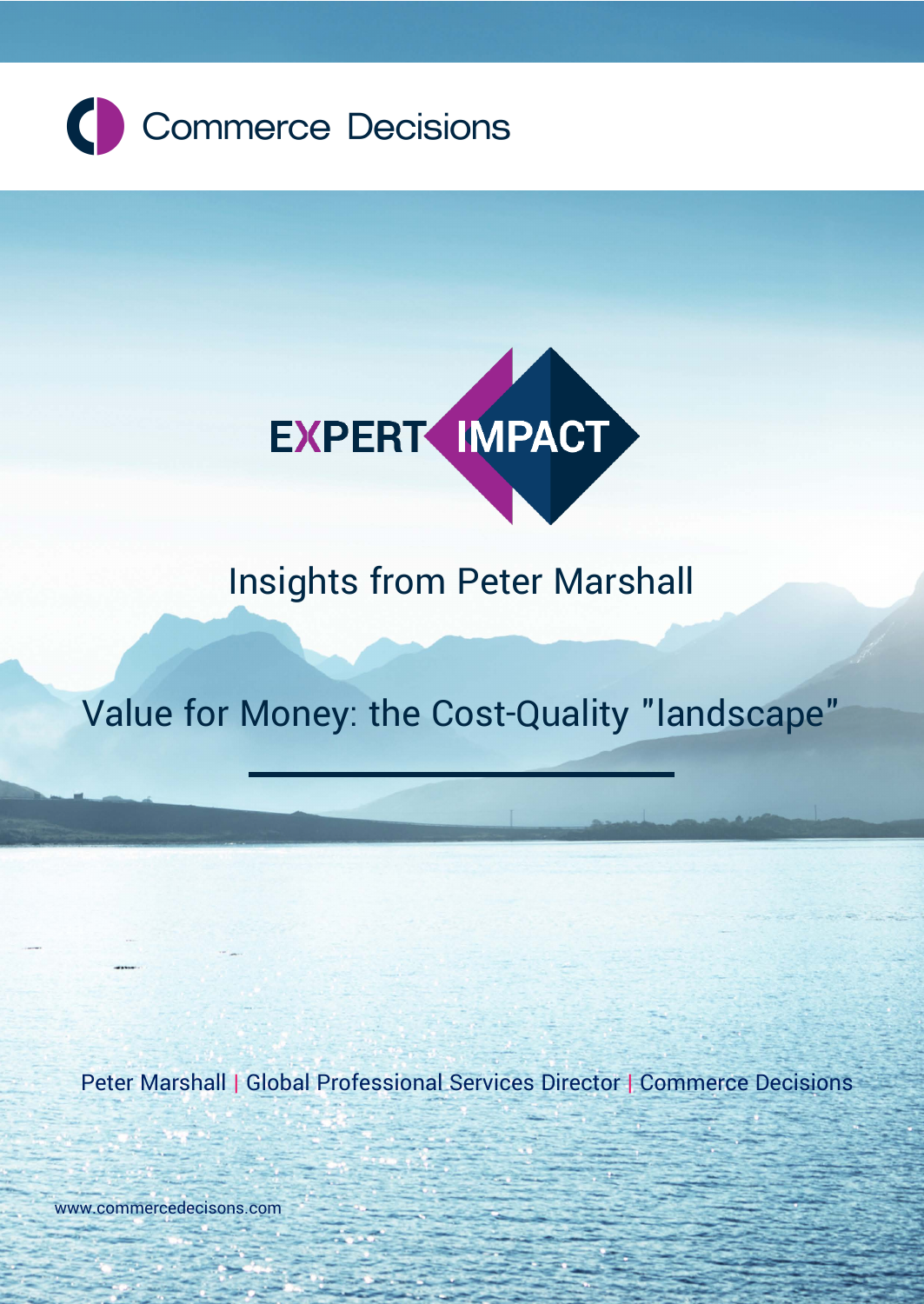## Value for Money: the Cost-Quality "landscape"

Cost-quality landscape - it's a very simple concept with some powerful applications. At its simplest it is a two-dimensional representation of the cost and quality of either actual solutions proposed by bidders (if we have got to the response stage of our competition), or of hypothetical solutions if we are earlier in the process and still preparing the invitation/RFI that will go to industry. We can illustrate this as a chart with cost on one of the axes - our normal convention here at Commerce Decisions is to put it along the bottom - and the non-cost considerations (normally "quality", but sometimes "technical", "capability" or even something else) along the other axis.

There are three things that we represent on these diagrams.

1. **A solution.** This can be an actual solution that has been proposed by a bidder and evaluated by the buying team, so that the cost and quality scores have been determined. Or it can be a hypothetical solution that the buyer has "invented" (E.g. "let's imagine we are offered a solution that costs X and scores Y for quality"), or even an option being considered by a bidder (e.g. "we could put the cost up to X so that we can offer enhanced quality that we think might score Y"). All of these can be represented as a simple dot on the diagram because each has a specific cost and a specific quality and therefore appears in our costquality landscape in a specific place.

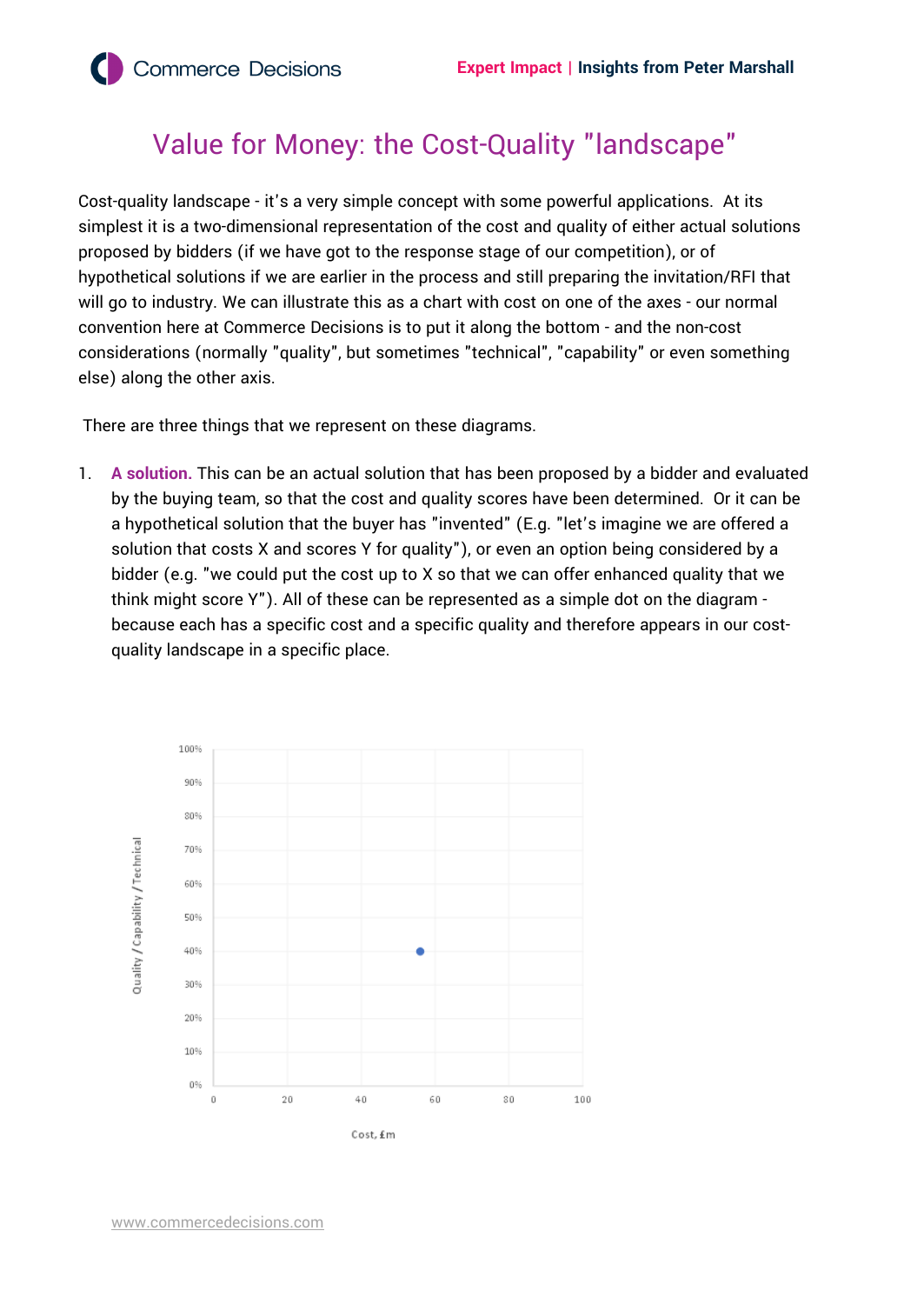**Commerce Decisions** 

2**. A score.** The solution that appears in the diagram above will have an overall score that is computed somehow. Of course, there are a huge number of different methods for combining the cost and quality scores of a solution to produce an overall score (I'm not going to get into them now, but I do plan on looking at some of them in future blogs). For now let's imagine that we are using the simple method often called "bang per buck" whereby we take the quality score and divide by the price. Under this method, if the quality doubles and the cost doubles the score stays the same. Or if the quality halves and the cost halves we also end up with the same score. There are in fact an infinite number of ways we can get the same score- because we can increase / decrease the quality by any amount we like and so long as we increase / decrease the cost by the same proportion we end up with the same score.

So we represent a score on our cost-quality landscape as a line - as shown below. (In this case, because of the choice of a "bang per buck" scoring method, the line is straight and goes through the zero-cost and zero-quality point in the bottom left corner.) A score line shows all possible points on the cost-quality landscape - that is, every possible combination of cost and quality that achieves a specific score, and these lines can be straight or curved.

We use colours on these diagrams to signify different solutions and also to link together a solution and its score. In the diagram below, both the dot and line are blue, signifying that the line shows all combinations of cost and quality that get the same overall score as the blue solution.



We can include multiple different solutions and their scores on the same diagram to see how they compare. Below we have added a new solution and its score - coloured orange.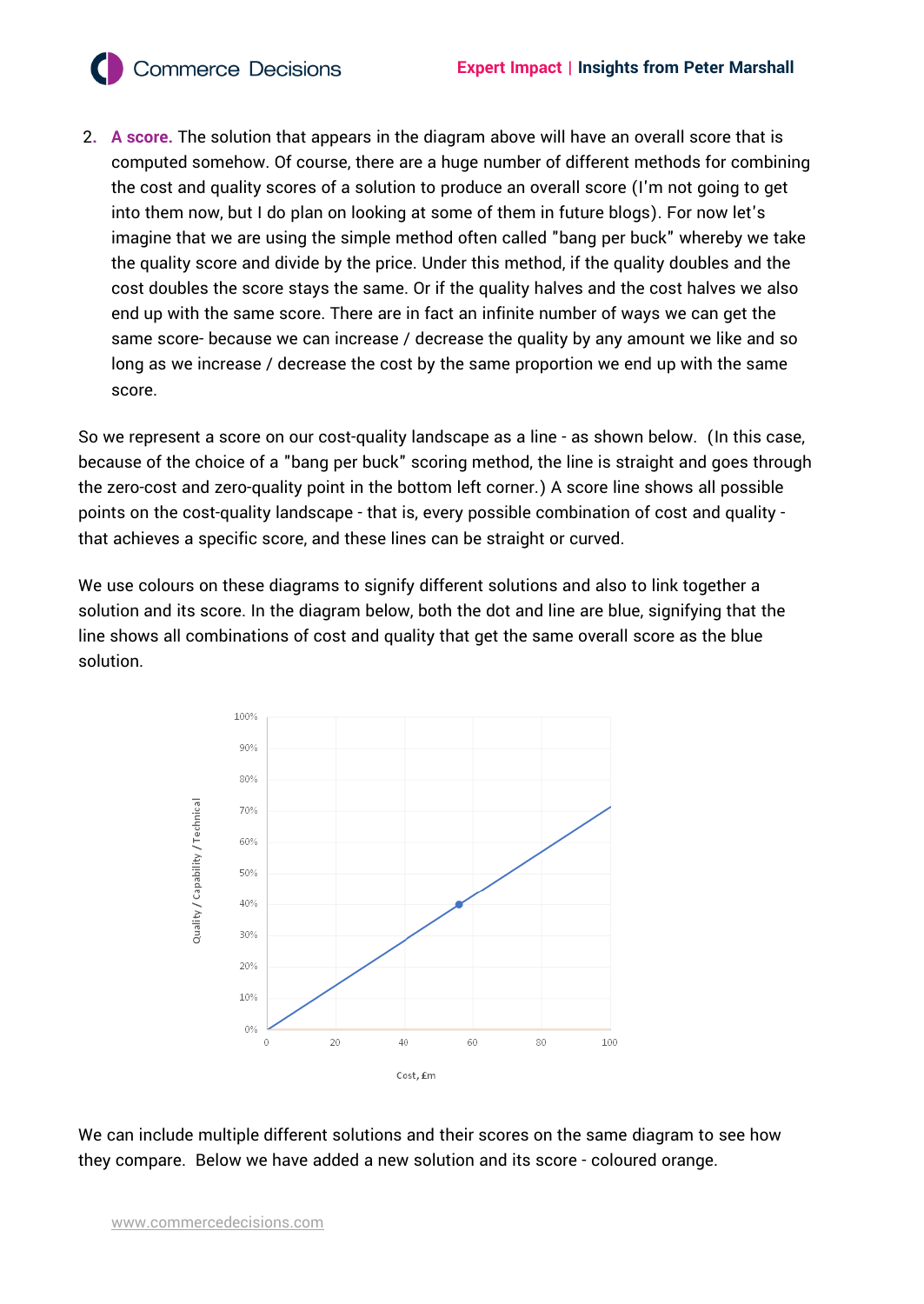

We normally take this a little further and add lines on the diagram to represent specific scores at set intervals - but not necessarily scores that have actually been achieved by any of the solutions on the diagram. We colour these lines grey to signify that they do not correspond to any of the specific solutions shown on the chart in colour - the grey lines are just there to show us what the "landscape" looks like, by showing us how different areas on the diagram score differently. There's an example shown in the diagram below.

Think of these grey lines as contours on a map showing the height of the land - only in this case the "height of the land" is in fact the overall score obtained by combining a specific cost and quality score. In the same way that you can read a map and use the contours to understand where the high ground is and get a feel for the shape of the hills and valleys, you can use these grey "score contours" on our cost-quality landscape to understand how the chosen scoring methodology will favour different areas within our cost-quality landscape.

When you look at one of these cost-quality diagrams drawn in the way we do at Commerce Decisions - with cost along the bottom and quality up the side - the highest scores (or "highest ground" to continue the map analogy) are always found in the top left corner of the diagram. This is obvious when you think about it because the highest-quality and lowest-cost solutions are always found at the top left, whilst the lowest-quality and highest-cost solutions are found in the bottom right.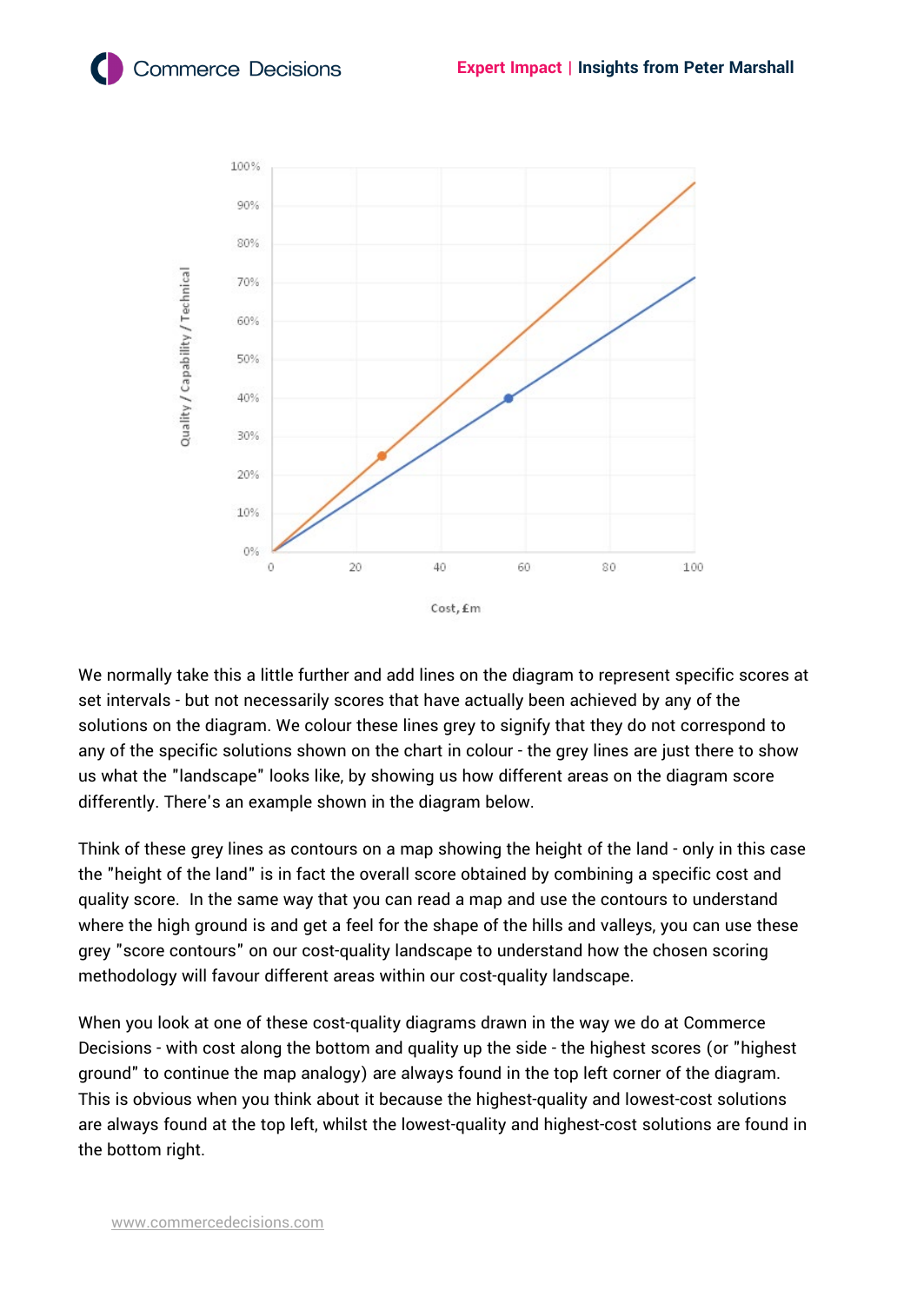### **Commerce Decisions**



This means it's easy to see which solution on a diagram will score the highest and win a competition - it's always the one that sits on the coloured line nearest the top left-hand corner. In the example above it's the orange solution, despite it being lower quality that the blue solution. Why? Because it's also sufficiently cheaper to be considered better value for money by the "bang per buck" method.

3. **Areas, or zones** - sometimes what Commerce Decisions refers to as "zones of acceptability" - which show the buyer's attitude to different areas of the cost-quality landscape.

For example, the diagram below identifies three zones of acceptability, each in a different colour.

The red zone shows the area in which solutions that appear on the chart are unaffordable because we don't have the budget to pay for them. We don't want the winning solution to be within the red zone - under any circumstances - because we won't be able to buy it. This is to the extent that even if we only get offered one solution and it's in the red zone we would prefer to cancel the competition and start again.

(Sometimes there is also a red zone for very low quality - which is to say that we would define a lowest acceptable quality score below which we don't want a solution to be able to win the competition.) Normally we "enforce" the red zone by defining a mandatory requirement - for example, a maximum allowable cost - that ensures more expensive solutions are rejected in the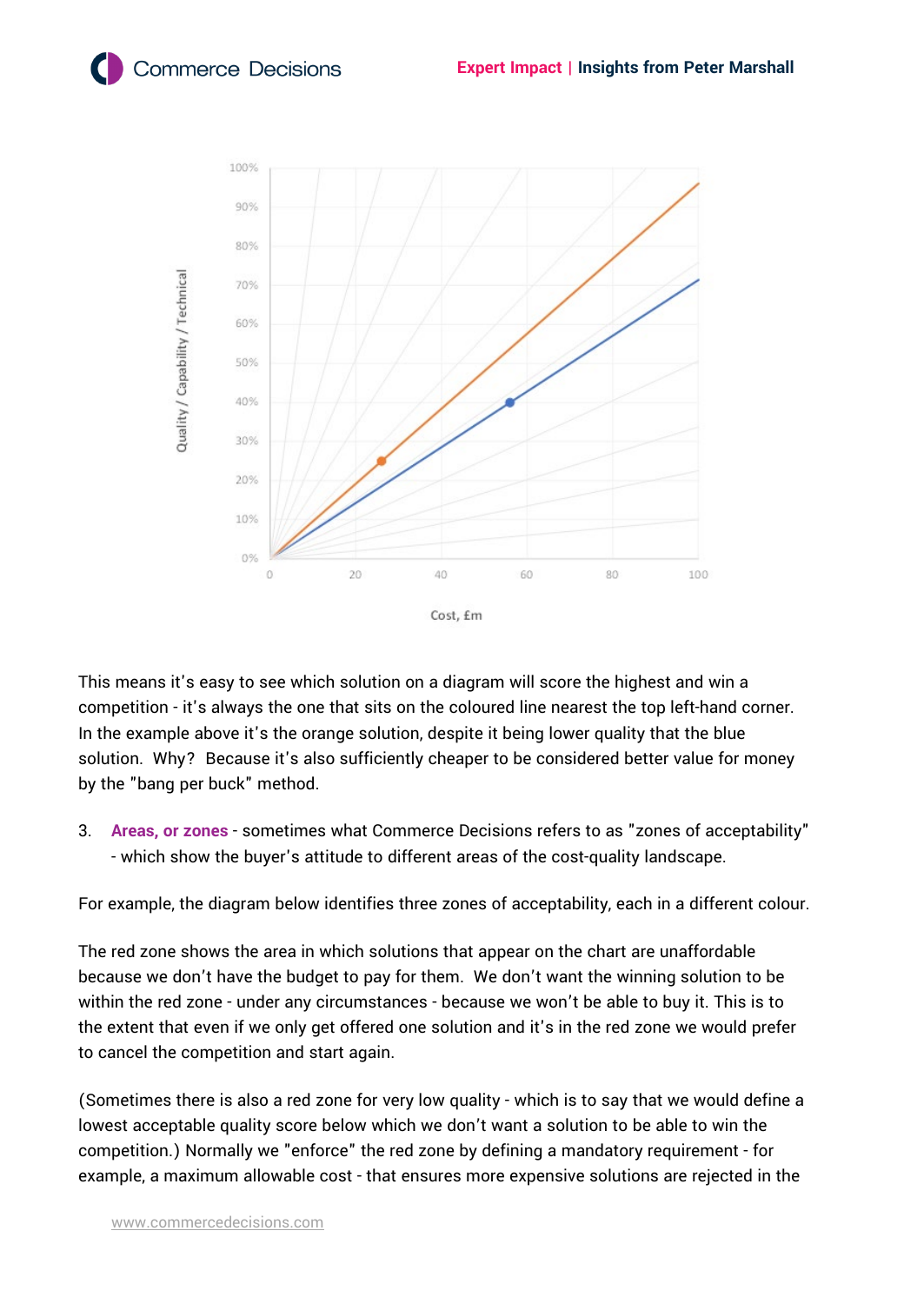

**Commerce Decisions** 

competition. Sometimes though, buyers do not want to publish a maximum cost because they think it might encourage bidders to aim for this "budget", and in these circumstances it can be much harder to ensure that a solution in the red zone cannot win. (I'll be exploring this in a future paper.)

The yellow zone shows solutions that we would prefer not to buy - if we can avoid it - but that we would be willing to buy if there's no alternative. In the chart below the yellow zone includes any solutions that are above £60m and also any solutions with a quality or technical score below 30%. We might have chosen this yellow zone because if the cost exceeds £60m we would be eating into project contingency or would perhaps have to go back to budget holders for more funds, but also because we really want to avoid a low-quality solution if a higher one is available.

The green zone shows the area in which we are hoping the winning solution will appear. Solutions in this zone are both affordable and have a quality or capability that is closer to what we are seeking to achieve for the budget.



The reason why we sometimes super impose the zones of acceptability onto these diagrams is to check that our scoring methodology will have the effect that we want it to. Looking at the example above we can see a problem, because according to the scoring methodology the orange solution will score higher than the blue solution (it's on "higher ground" on our cost-quality